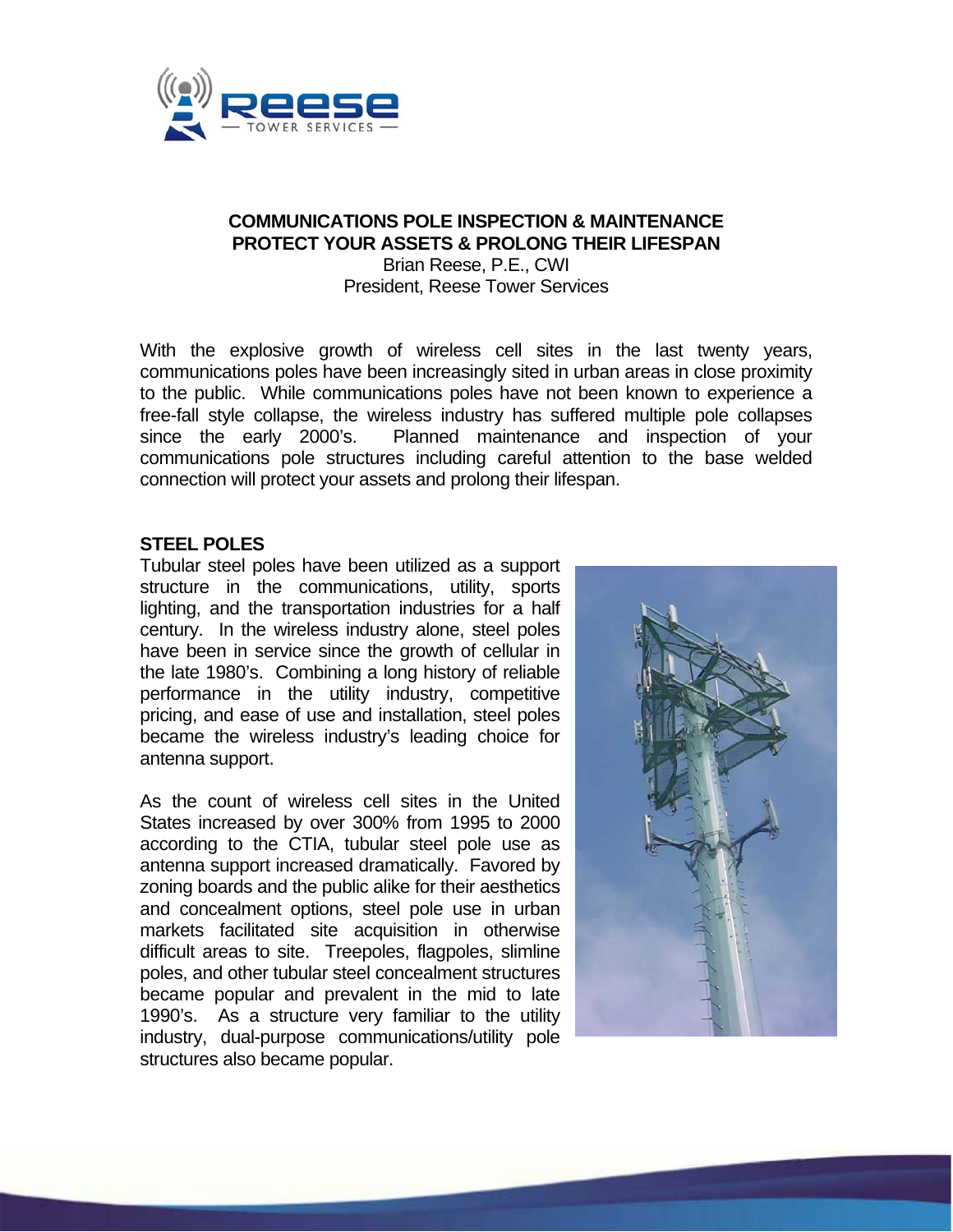

The steel pole fabrication industry in the United States is unique and specialized. The manufacture of multi-sided tubular steel poles requires specialized press and welding equipment not readily available in most fabrication shops. In the early 1990's, barely a half-dozen fabricators possessed the capability to produce multisided poles. Round pipe poles, not requiring the specialized manufacturing equipment, were more readily available from a few of the industry's larger tower manufacturers and small regional fabricators. The industry's larger manufacturers are well known for their quality programs including American Institute of Steel Construction, ISO-9000, American Welding Society, and Canadian Welding Bureau certifications.

During the massive growth and expansion of the wireless industry, a number of manufacturers came on line with new multi-sided steel pole fabrication capabilities. Existing manufacturers increased their manufacturing capacities through plant or greenfield expansions. In addition, new manufacturers rushed to join the market. Capacity constrained, the communications pole industry was hard pressed to meet the industry demand for the popular structures.

## **POLE FAILURES**

With the continued growth of pole usage in increasingly populated areas, preventative maintenance and upkeep of these structures is crucial to not only preserve your assets but also the public welfare. Properly maintained, tubular steel poles can safely remain in service well over a half century.

Pole collapses, while relatively unheard of in the wireless industry, have made news in recent years. For the first time, the wireless industry was dealing with negative publicity and more pointed structural adequacy questions. In addition, as the industry strived to optimize existing communications pole structures and the structural modifications industry has grown, the original design envelopes of the structures were being exceeded.



The pole failures seen in recent years possess similar characteristics:

- Cracks in the pole structure shaft wall above the base plate weld that propagate along the weld over time
- Socket base plate connection (base plate sleeves over pole wall)
- Thin base plates (under-designed) allowing for excessive movement resulting in fatigue at the base plate/pole wall welded connection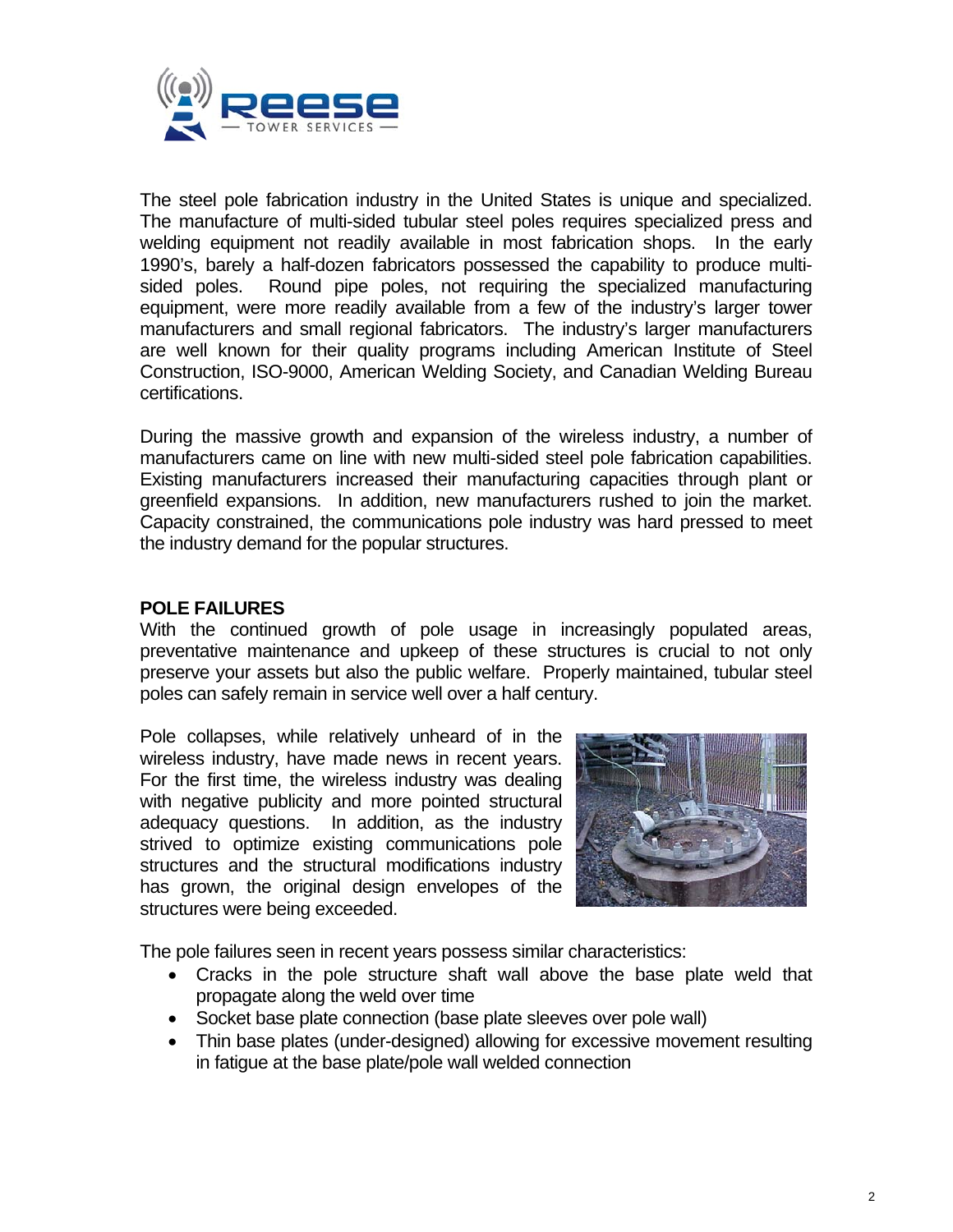

In instances where field repairs have been performed on the base plate weld connection prior to structure failure, the following characteristics have been noted:

- Cracks in the pole structure shaft wall above the base plate weld that propagate along the weld over time
- Cracks at the bend points at the toe of the weld on multi-sided poles
- Both complete joint penetration groove weld and socket base plate connections

A number of communications pole bases inspected in recent years possessed defects. Cracks have been found ranging from 1" to over 100" on the pole base diameter circumference. In one case, a repair was conducted on a multi-sided pole where every bend point (12-sided) was cracked clear through the pole wall shaft thickness. Repairs conducted to date show the importance of monitoring and repairing this important connection as required.

## **POLE BASE DETAILS**

A steel pole base plate connects the structure via the anchor bolts to the foundation. More specifically, the base plate attaches the pole shaft structure to the anchors. The connection is facilitated by welding of the members during fabrication at the original manufacturer's facility. As the only connection and one that is non-redundant, the structural adequacy and integrity of this connection is crucial to the performance of the structure. A failure, if one was to occur at this joint, will in almost all cases be catastrophic resulting in the collapse of the pole structure. The connection detail of the pole shaft structure to the base plate can vary depending on the type of pole (multi-sided vs pipe) or the original manufacturer.



Various communications pole base details:

- Complete joint penetration groove weld the base plate is butted against the pole shaft and consists of 100% complete weld penetration. In other words, the connection zone is all weld material.
- Socket base plate connection (base plate sleeves over pole wall) with double fillet welds.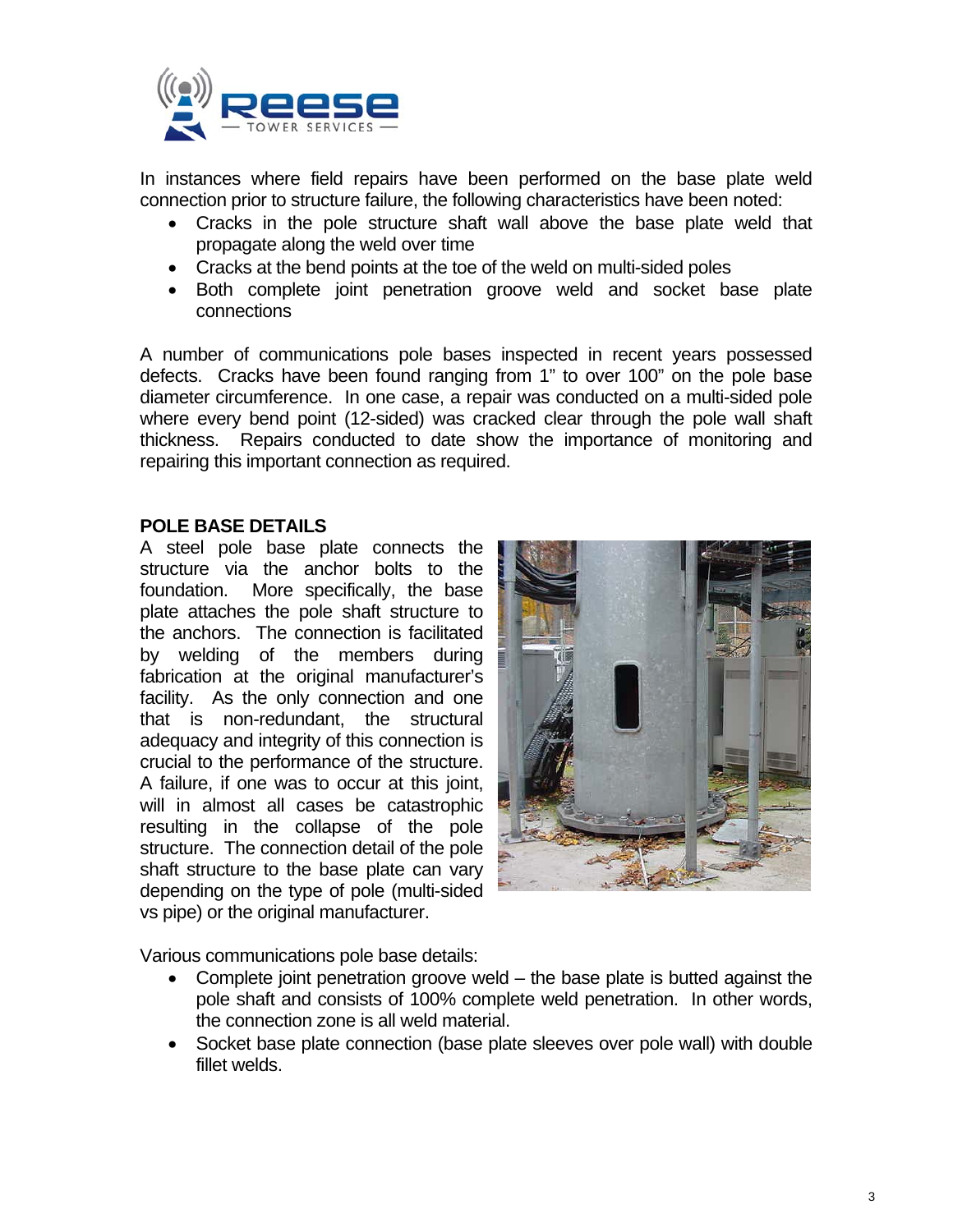

While other joints may be possible including stiffeners, the majority of poles manufactured fall into one of the two categories.

## **ANATOMY OF A CRACK**

A crack in a weld or base metal is a break in a material that was solid previously and separated due to stress. Cracking occurs in a weld and base metal when the localized stresses at the connection exceed the ultimate strength of the steel material. Left in place without repair, cracks may propagate over time and loading and can be very detrimental to structural adequacy. The American Welding Society (www.aws.org) Structural Welding Code D1.1 does not allow a crack to be left after inspection (Table 6.1, Part 1), regardless of size or location.



While all the contributing issues and their interactions are not yet fully understood, cracks at pole bases can occur due to problems in the following areas:

- Design incorrect base plate design resulting in an under-sized base plate
- Materials includes quality of material being joined, yield strength, and brittleness
- Production poor welding quality, lack of pre-heat during welding fabrication, incorrect welding settings in the factory
- Quality poor manufacturing quality control; quality checks at the original manufacturer after fabrication and galvanizing overlooked or incorrectly performed
- Galvanizing cracks due to thermal expansion during the galvanizing process – referred to as 'toe cracks' occurring immediately after galvanizing or delayed
- **Installation loose leveling nuts or improper grouting of the base plate which** may cause unanticipated stress increase in the weld joint
- Fatigue long term loading effects in combination with any of the above

A crack in a pole base plate weld connection can occur during fabrication, galvanizing, or after loading of the structure. While a crack can originate and propagate from a longseam weld (vertical weld along pole axis joining pole halfshells), cracks originating at the based welded connection appear to be more common. A toe crack is defined as a crack in the base metal at the toe of a weld**.**  Toe cracks are generally cold cracks that initiate approximately normal to the base material surface and then propagate from the toe of the weld where residual stresses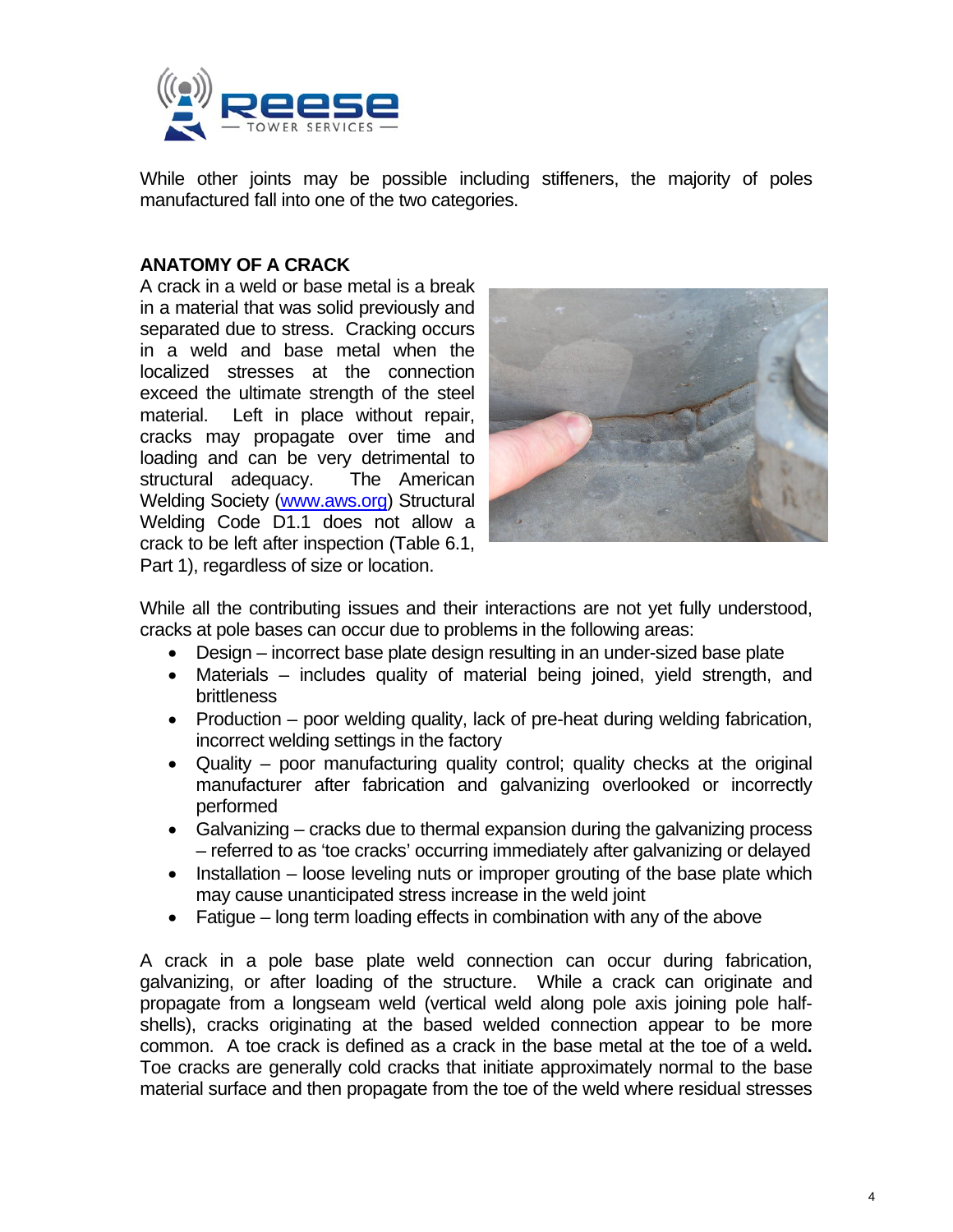

are higher. These cracks are generally the result of thermal shrinkage strains acting on a weld heat-affected zone that has been embrittled. The crack can occur immediately after galvanizing or a period of time after galvanizing.

The American Society of Civil Engineers (www.asce.org) Manual 72, "Design of Steel Transmission Pole Structures," dated 1990, discusses toe cracks and their occurrence in transmission tubular steel poles. According to the Manual, Section 3.5.3.3 Special Design Considerations, toe cracking of weldments: "Toe cracks, around T-joint welds, undetectable prior to galvanizing have been detected after galvanizing. The formation of these cracks appears to be influenced by several factors in the fabrication process. Requirements for post-galvanizing inspection should be considered. If the manufacturer can provide historical proof that the practices used do not provide toe cracks after galvanizing, this requirement may be waived." Toe cracks not addressed as part of the original pole manufacturer's quality control program can be detrimental to the long term service of the structure. Manufacturers without sufficient QA/QC processes, inexperienced manufacturers, or manufacturers rushing to meet industry demand during the peak growth of the late 1990's were all susceptible to overlooking this critical issue.

# **POLE MAINTENANCE**

ANSI/TIA/EIA-222 Revision F, dated 1996, *"Structural Standards for Steel Antenna Towers and Antenna-Supporting Structures"* contains Annex E entitled *Tower Maintenance and Inspection Procedures*. The Annex of the Standard recommends that owners of towers should perform initial and periodic tower inspection and maintenance to assure safety and to extend service life. It recommends that major inspections be performed, at a minimum, every 3 years for guyed towers and every 5 years for self-supporting towers (and poles). The maintenance requirements of the Standard are as follows for self-supporting structures:

- Members
- Finish
- Lighting
- **•** Grounding
- Foundation
- Tower Assembly (antennas, feedlines, mounts)
- Alignment
- Insulators (as required)

Released in August of 2005, ANSI/TIA-222 Revision G, *"Structural Standard for Antenna Supporting Structures and Antennas"* contains Section 14.0 *Maintenance and Condition Assessment* and Annex J entitled *Maintenance and Condition*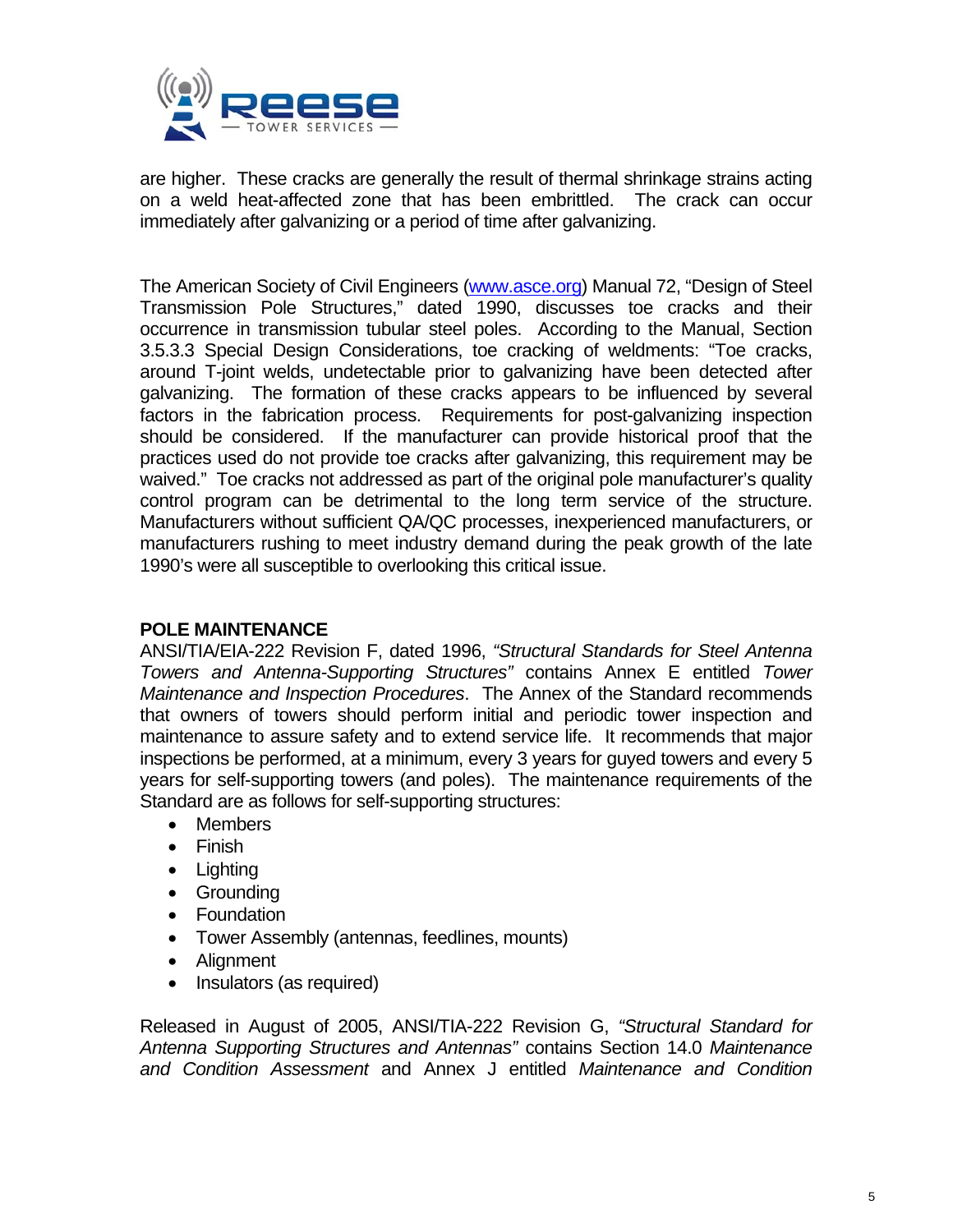

*Assessment*. Per Revision G, maintenance and condition assessment shall be performed as follows:

- Three-year intervals for guyed towers and five-year intervals for selfsupporting structures
- After severe wind and /or ice storms or other extreme conditions
- Shorter inspection intervals may be required for Class III structures (structures that due to height, use or location represent a high hazard to human life and/or damage to property in the event of failure and/or used primarily for essential communications) and structures in coastal regions, in corrosive environments, and in areas subject to frequent vandalism.

The individual maintenance requirements of Revision G are very similar to Revision F. While very comprehensive from an overall structure and component standpoint, neither Revision F or G addresses pole base weld inspection directly.

Normal communications pole maintenance is conducted by tower crews typically experienced in new tower construction, structural modifications, or lines and antenna installation. In years past, corrosion was touched-up and forgotten, even at the pole base weld connection. Any signs of corrosion at this connection should be inspected immediately by qualified personnel. The stakes are high; the average tower crew member will not have sufficient qualifications to adequately assess the condition of the base weld connection.

## **RECOMMENDED BASE PLATE MAINTENANCE**

Supplemental to the TIA Standard's minimum pole maintenance requirements, an additional maintenance program is recommended. The program is differentiated by a careful weld inspection involving both visual and non-destructive testing.

The AWS Welding Code in Section 5.26 addresses repair of welded connections and in Section 8 addresses the strengthening and repairing of existing structures. To ensure the long term comprehensive performance of your communications pole structure, the diagnosis and repair of cracks at a pole base should be accomplished as follows:

- 1. Identify Base Connection Detail:
	- a. Complete penetration joint, or
	- b. Socket base plate connection
- 2. Visual Inspection Visual identification of any abnormalities in the joint to American Welding Society (AWS) D1.1 Table 6.1 criteria conducted by a Certified Welding Inspector (CWI) or inspector meeting the qualifications as stated in the AWS Code. Note, however, that a visual inspection may only detect very aggravated conditions with pronounced defects. In almost all cases, this is not sufficient for conclusive results.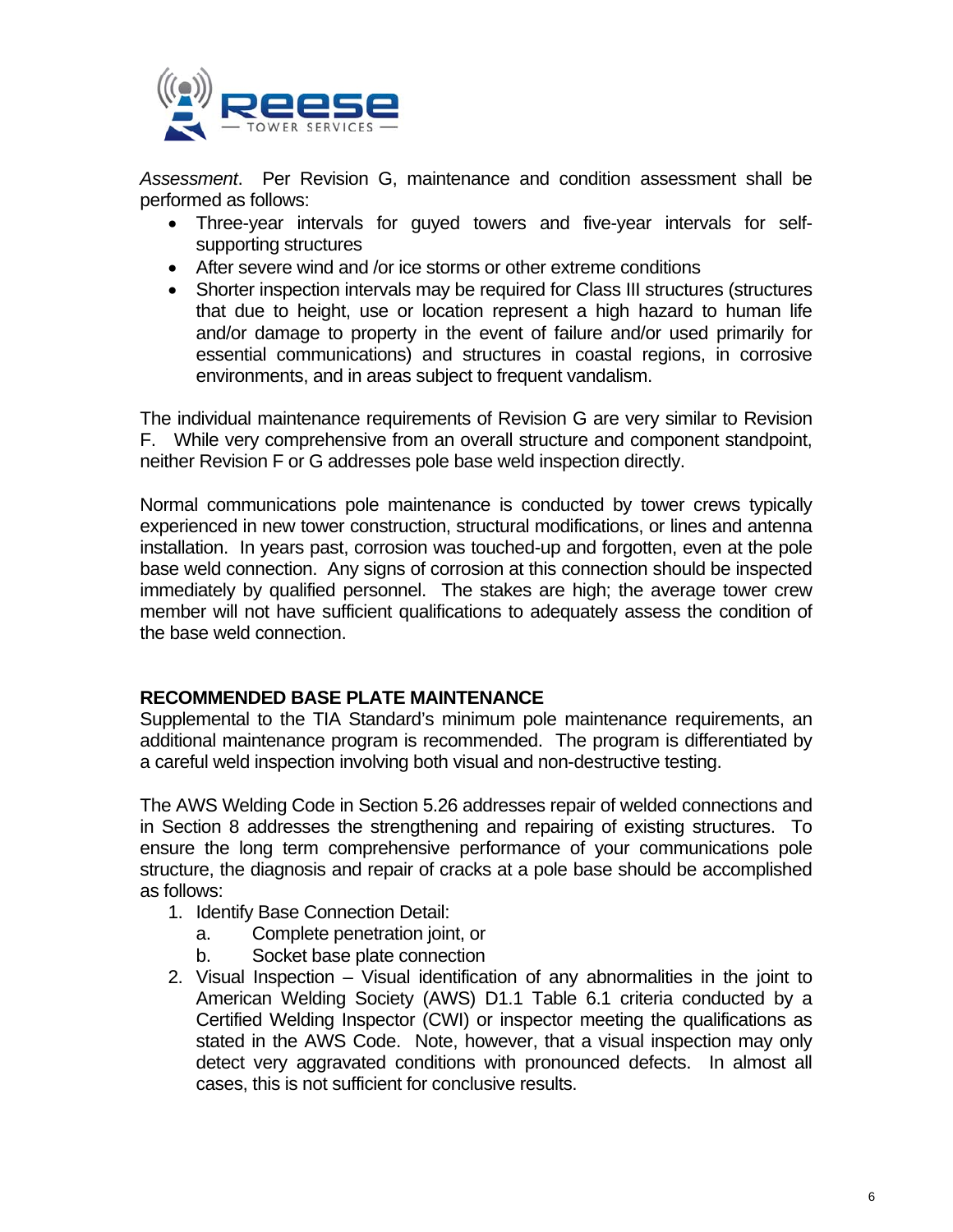

3. NDT Magnetic Particle Testing – Conducted by an inspector with American Society for Non-Destructive Testing (ASNT – www.asnt.org) Level II Certification. This non-destructive test is utilized to assess surface cracks in joints that are not 100% complete penetration joints; i.e. socket base plate connections. Defects hold the magnetic particle material during the test and identify the presence of a crack. The crack in the picture below can be seen holding red powder.



*Magnetic Particle Test (MT) Powder at Revealing Toe Crack* 

4. NDT Ultrasonic Testing – Also conducted by an inspector with ASNT Level II Certification. Utilized for testing of joints that are 100% complete penetration joints. The test utilizes ultrasonic waves that are interrupted by any material inconsistency (crack) in the joint.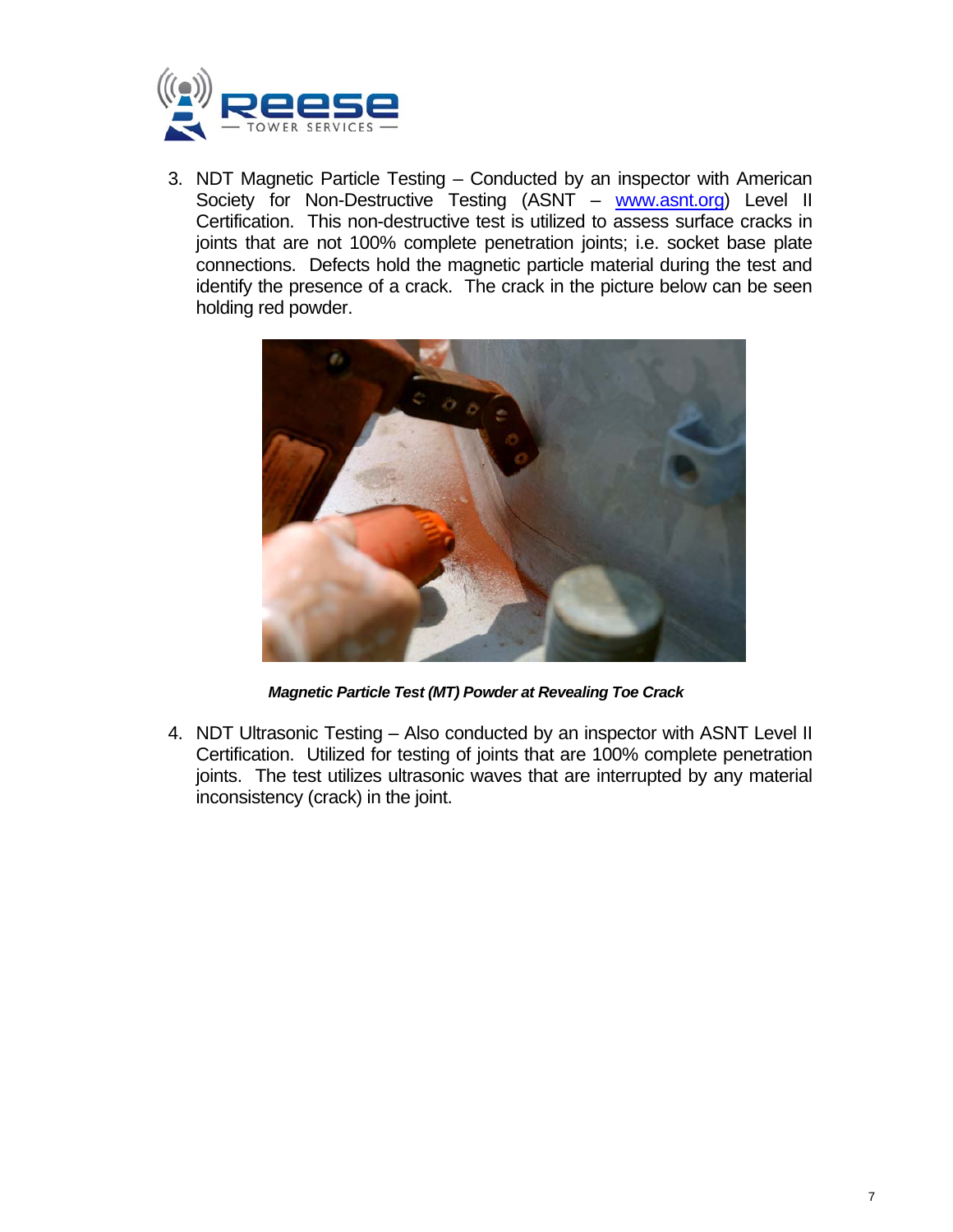



*Ultrasonic Test (UT) of Pole Base Plate Weld* 

- 5. Surface Preparation Depending on the coating on the structure (galvanizing, paint), the coating may require removal via grinding.
- 6. Identify Defect Presence Mark and label extent of cracks. Document locations and lengths. In Picture X,
- 7. Assessment of Defects Assess extent of cracks, length, and position
- 8. Defect Repair The last stage is to repair the weld and/or reinforce the pole base connection. The scope of the strengthening stage will depend on the results of the diagnosis and analysis stage. Significant cracks may require drilled terminations. A reinforcement stiffener installation is shown at the right.
- 9. Coating Repair Repair the areas damaged by the surface preparation and/or welding. Hot-stick galvanizing or two coats of brush-on coldgalvanizing paint is recommended.
- 10. Documentation Maintenance of the project close-out documentation including weld inspection results, PE sealed design and drawings if applicable, and passing weld inspection report is imperative. Tracking your results as you inspect